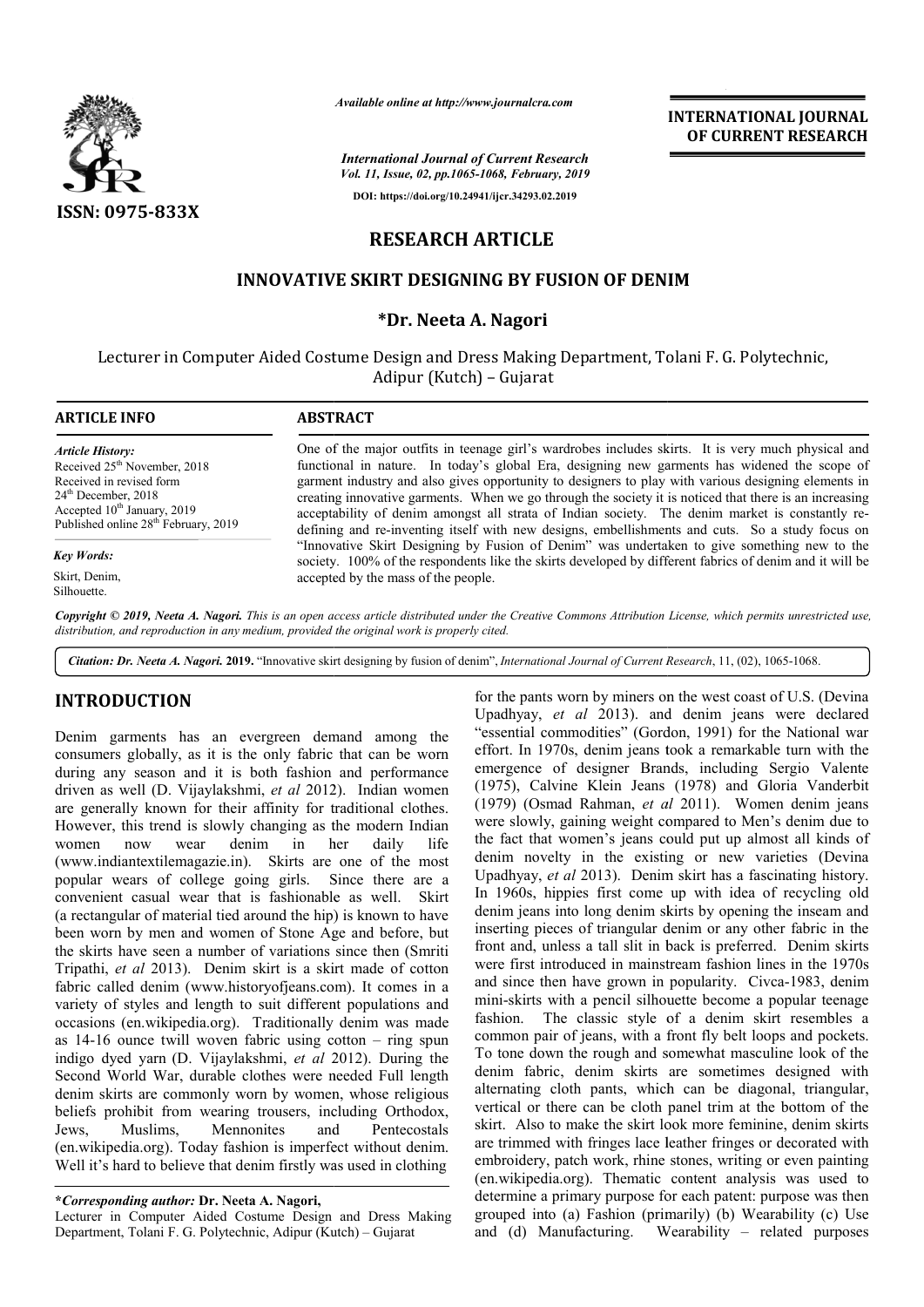outnumbered those devoted to fashion almost two fold, which emphasizes difficulties women encountered in wearing fashionable skirts. Two major thrusts were determined: (a) between 1846 and 1890, inventors attempted to overcome dysfunctional aspects of wearing fashionable skirt silhouettes and (b) after 1890 attention turned to skirts designed for sports and professional activities and to meet the special requirements of women's (Mihaela Cornelia Peteu, *et al* 2009) In the late 19<sup>th</sup> century it was popular for women to wear a skirt with a bustle. There were the hoop skirts and the over skirt with the bustle in the 19<sup>th</sup> Century. In earlier times women showed their status by wearing skirts made of different fabrics and materials (www.portfolio.newschool.edu). Basic skirt types include straight, Flared, Pegged and circular (Pamela Stecker, *et al* 1996). Denim skirts come in two basic forms. One is the pencil skirt that is short used for leisure travel; another type would be an A-line skirt with hems falling below calves. This skirt is comfortable and versatile. It can be worn as a formal as well as casual garment (www.style2designer.com). Fashion always keeps on changing with both historical and contemporary perspective styles of skirts can vary by using different design elements and silhouette.

Many large companies are making denims a part of their daily work culture to promote uniformity and to create relaxed environment which is more conductive to work in (www.indiantextilemagazie.in). Challenges faced by denim apparel manufacturers and fashion designers include the need for re-inventing products for niche markets and meeting consumer demands for better apparel sizing (Elias Khalil *et.al*  2015). So, this study focus on versatile clothing skirt designing made of universal fabric denim in fashion with other fabrics with following objectives:

- To produce three different lengths of skirt blending with other fabric create fusion.
- Acceptability opinion about durability, cost, comfort and blending with other fabrics.
- To evaluate the preferability of three different colors of Denim material.

## **MATERIALS AND METHODS**

In the present study, information regarding denim and skirts was collected which includes History of Denim, Denim Skirts (Evolution of Denim Skirts), functionality of skirts, basic of skirts, different lengths of skirts, its variations and weaves used in Denim was studied. The survey was carried out in its different level of satisfaction in terms of acceptability, opinion about durability, cost, comfort, various colors of denim and blending with other fabrics. Questionnaire method was administered as a major tool for analysis of the study. Totally 15 skirts were cut, stitched and embellished. 5 long skirts, 5 miniskirts and 5 short skirts were prepared. The basic material used in designing skirt was denim which was blended with cotton, delicate net, machine embroidered fabric; skirts were highlighted with different types of hemlines, pockets waist<br>bands and embellished with embroidered patches. and embellished with embroidered patches. Components like pocket was designed with net fabric to give a new look in skirt. According to the pattern, trimmings such as elastics, interfacings, zippers and buttons were used. Color is the first element to which everyone responds. So, the skirts were designed from three different shades of denim fabric and in various styles such as straight skirt, mini and midi skirts.

The garments were showcased by organizing a display and questionnaires were filled on the spot to check the acceptance level. Total 100 questionnaires were filled by the respondents who were basically youth and adults. The qualitative and quantitative analysis was done by tabulating the data and then analyzing with percentage method.

### **MAJOR FINDINGS**

The experimental findings obtained from the present study have been discussed in following heads.

[1] About 100% of the respondents said that they like the use of denim.







[3] 100% of the respondents like the designing of the garments.

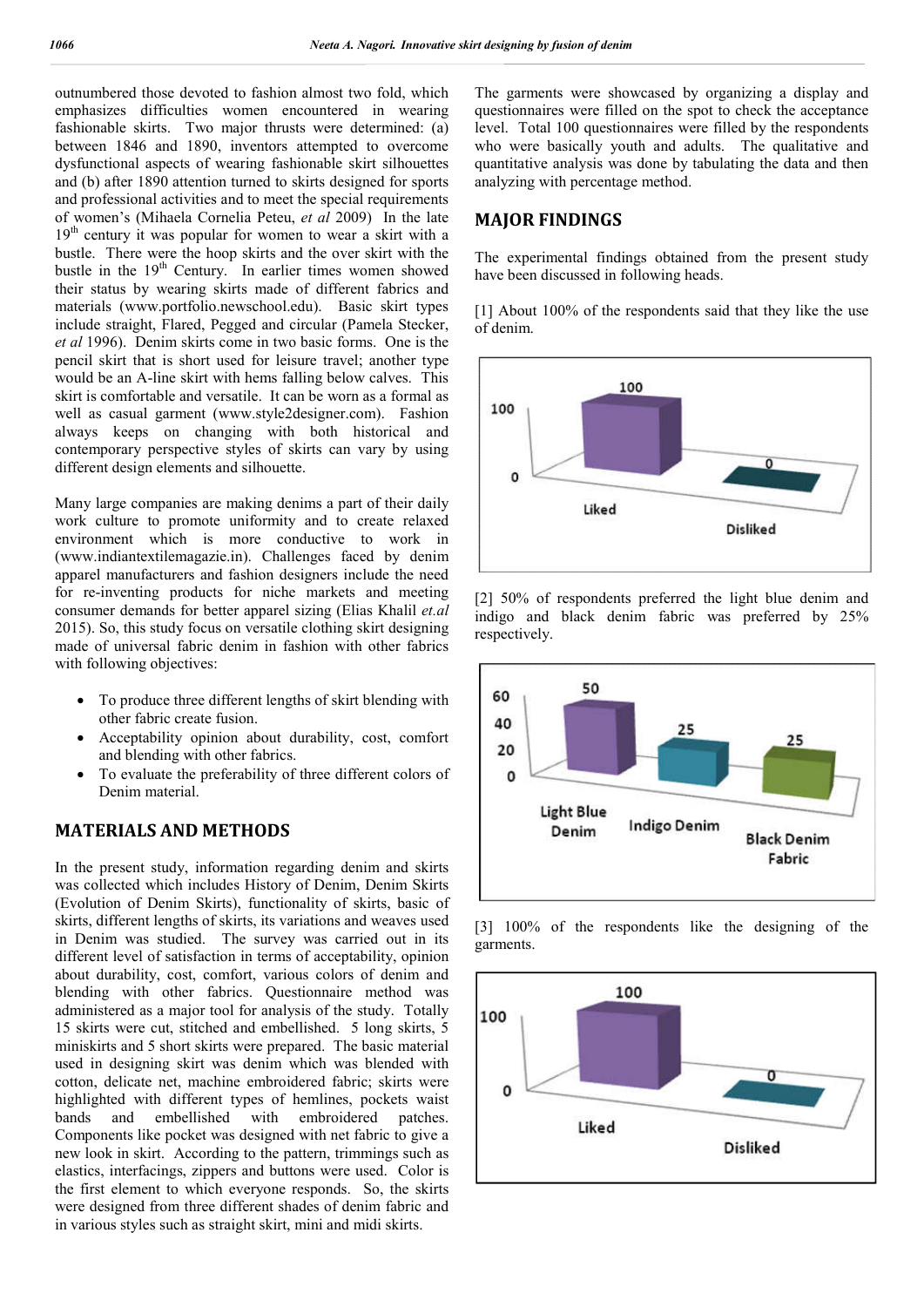[4] Result shows that 30% Long Skirt16, 20% each for Long Skirt14, 17, 19 and 10% Long Skirt15, in this way the comfortability percentage is shown by the respondents.





[5] 40% for Midi Skirts-17, 30% for Midi Skirts-16, 10% each for Midi Skirts-14, 15 and 19. In this way the comfortablity percentage is shown by the respondents.



[6] 40% Short Skirt-16, 20% each for Short Skirt 15 and 17 and 10% each for Short Skirt 14 and 19. In this way the comfortablity percentage is shown by the responds.





[7] 30% of the respondents like the blending of Denim with Net, 60% of the respondents like the blending with embroidered fabric and 10% respondents like the blending with cotton fabrics.



[8] The cost of the garments was found to be moderate by 100% respondents.